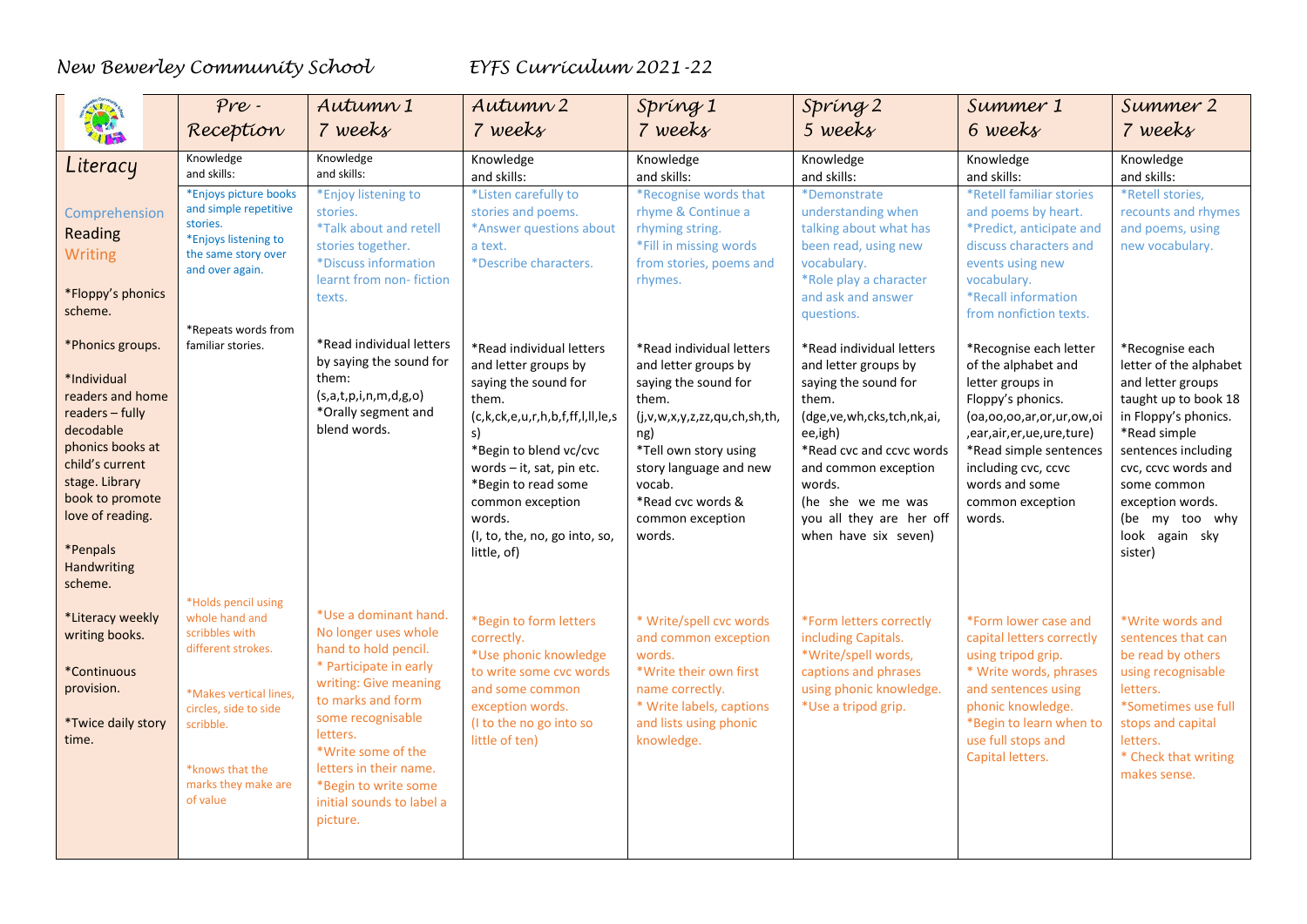|                                                                                                                                       | <b>Books &amp; Activities</b>                                                                                                                                                                                                                                                                                                         | <b>Books &amp; Activities</b>                                                                                                                                                                                                                                                                                                                                      | <b>Books &amp; Activities</b>                                                                                                                                                                                                                                                                                                                                                       | <b>Books &amp; Activities</b>                                                                                                                                                                                                                                                                                                                                                                          | <b>Books &amp; Activities</b>                                                                                                                                                                                                                                                                                                        | <b>Books &amp; Activities</b>                                                                                                                                                                                                                                                        |
|---------------------------------------------------------------------------------------------------------------------------------------|---------------------------------------------------------------------------------------------------------------------------------------------------------------------------------------------------------------------------------------------------------------------------------------------------------------------------------------|--------------------------------------------------------------------------------------------------------------------------------------------------------------------------------------------------------------------------------------------------------------------------------------------------------------------------------------------------------------------|-------------------------------------------------------------------------------------------------------------------------------------------------------------------------------------------------------------------------------------------------------------------------------------------------------------------------------------------------------------------------------------|--------------------------------------------------------------------------------------------------------------------------------------------------------------------------------------------------------------------------------------------------------------------------------------------------------------------------------------------------------------------------------------------------------|--------------------------------------------------------------------------------------------------------------------------------------------------------------------------------------------------------------------------------------------------------------------------------------------------------------------------------------|--------------------------------------------------------------------------------------------------------------------------------------------------------------------------------------------------------------------------------------------------------------------------------------|
| *IEPs will set out<br>specific learning<br>needs that adults will<br>support.<br>*Assessment for<br>SEN - see individual<br>Journals. | *Settling in story<br>times/Baseline first 2<br>weeks.<br>Talk4writing.<br>* Dear Zoo<br>* Not now Bernard<br>* The Little Red Hen<br>*Black history month<br>non-fiction.<br>* Goldilocks<br>*Floppy's phonics level<br>$1 + (s,a,t,p,i,n,m,d,g,o)$<br>*Penpals Handwriting-<br>patterns.<br>*Librarian visitor-<br>summer challenge | * Owl Babies<br>* The Gingerbread Man<br>*Non fiction:<br>Bonfire/Diwali/<br>Remembrance/Autumn/<br>Winter/light and dark.<br>* Autumn poems/rhymes<br>* Stickman<br>*Sharing a shell<br>* The Jolly Postman<br>* Dear Santa<br>*Concert<br>*Floppy's phonics level 1+<br>(c,k,ck,e,u,r,h,b,f,ff,l,ll,le,s<br>s)<br>*Penpals Handwriting $-$<br>linked to phonics. | * The Gruffalo<br>* Rumble in the Jungle<br>* Commotion in the<br>ocean<br>*Farmyard Hullabaloo<br>$*$ Taking care of animals $-$<br>pets.<br>*Animals in different<br>countries (Handa)<br>*Chinese new year.<br>* Non fiction History:<br>Grand parents/homes<br>*Floppy's phonics Level 2<br>(j,v,w,x,y,z,zz,qu,ch,sh,th,<br>ng)<br>*Penpals Handwriting -<br>linked to phonics. | * The Enormous Turnip<br>*Jack and the beanstalk<br>* The Hungry Caterpillar<br>* Jasper's Beanstalk<br>*Tiny Seed<br>*Minibeasts<br>$*$ Non fiction –<br>Growing & oral health<br>Life Cycles - caterpillars<br>to butterflies, chicks.<br>*Floppy's phonics Level<br>2/3<br>(dge, ve, wh, cks, tch, nk, ai, e<br>e,igh)<br>*Penpals Handwriting $-$<br>linked to phonics.<br>Mother's day<br>*Easter | * The Naughty Bus<br>*Transport history<br>*On the way home<br>*Non fiction Geog -<br>maps<br>* 3 Little Pigs<br>* Helicopter stories -<br>own stories & acting<br>* Poetry/rhyming<br>*Eid<br>*Floppy's phonics Level<br>(oa,oo,oo,ar,or,ur,ow,oi<br>ear,<br>air, er, ue, ure, ture)<br>*Penpals Handwriting-<br>linked to phonics. | * Supertato<br>* Carnival wk - Non<br>fiction countries,<br>google maps,<br>animals, food,<br>languages<br>* Recount school<br>trip.<br>* Transition to Y1<br>* Children's Interests<br>*Floppy's phonics<br>level 1,2,3 revision<br>*Penpals<br>Handwriting - linked<br>to phonics. |

# *ELGs 2021*

#### **Comprehension:**

Demonstrate understanding of what has been read to them by retelling stories using their own words and recently introduced vocabulary.

Anticipate key events in stories.

Use and understand recently introduced vocabulary during discussions about stories, non-fiction, rhymes and poems and during role play.

# **Word reading:**

Say a sound for each letter in the alphabet and at least 10 digraphs.

Read words consistent with their phonic knowledge by sound blending.

Read aloud simple sentences and books that are consistent with their phonic knowledge, including some common exception words.

# **Writing:**

Write recognisable letters, most of which are correctly formed.

Spell words by identifying sounds in them and representing the sounds with letters. Write simple phrases and sentences that can be read by others.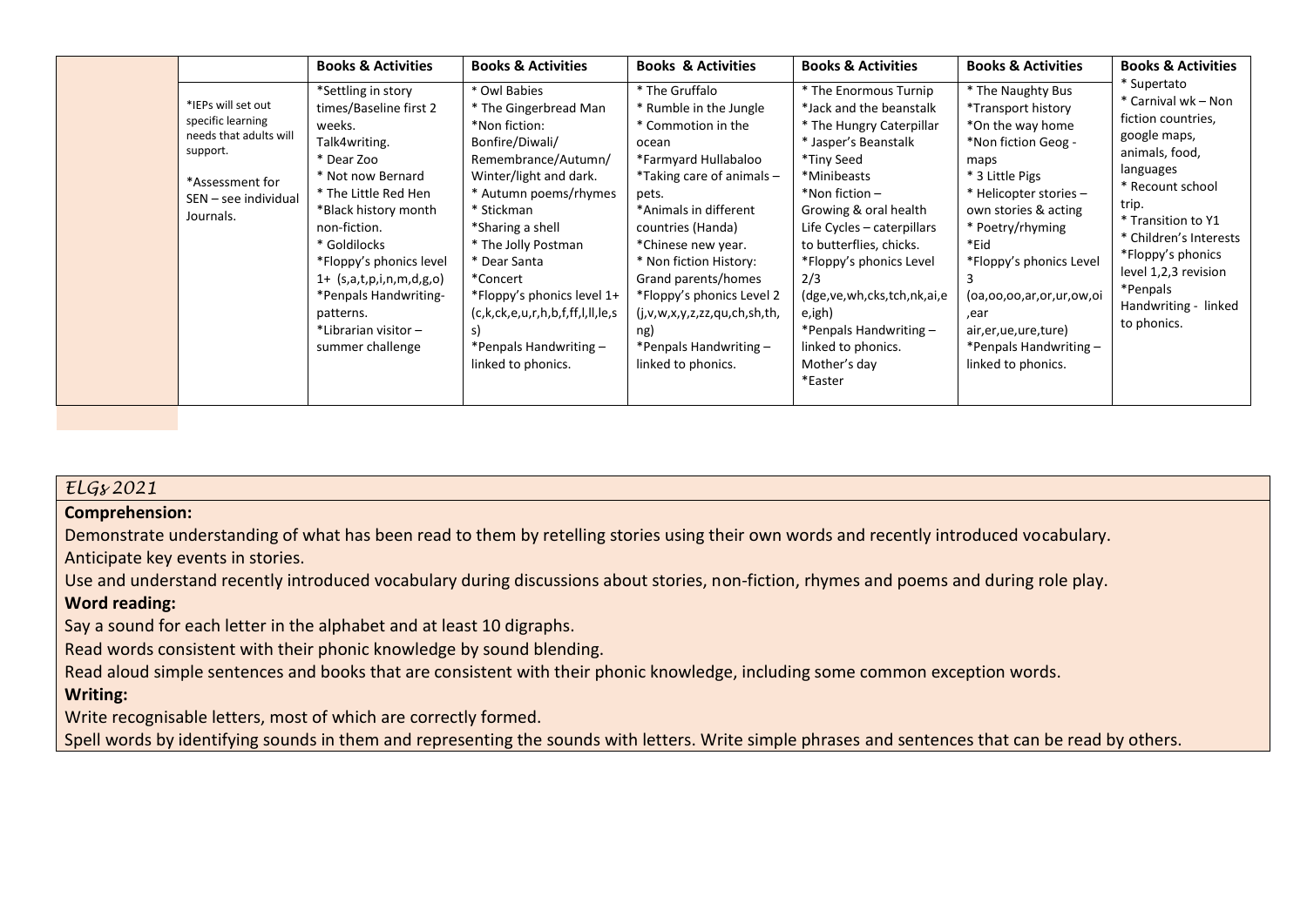Literacy Programme:

It is crucial for children to develop a life-long love of reading. Reading consists of two dimensions: language comprehension and word reading. Language comprehension (necessary for both reading and writing) starts from birth. It only develops when adults talk with children about the world around them and the books (Stories and non- fiction) they read with them, and enjoy rhymes, poems and songs together. Skilled word reading, taught later, involves both the speedy working out of the pronunciation of unfamiliar printed words (decoding) and the speedy recognition of familiar printed words. Writing involves transcription (spelling and handwriting) and Composition (articulating ideas and structuring them in speech, before writing.)

| <b>Story Time</b>          | Literacy Lessons & Talk 4 writing | Diversity & PSED              | Understanding The World & Non          | Poetry and rhymes      |
|----------------------------|-----------------------------------|-------------------------------|----------------------------------------|------------------------|
|                            |                                   |                               | Fiction                                |                        |
|                            | Dear zoo                          | We are all welcome            | Celebrations - Diwali, Xmas, Eid,      | Remembrance poem.      |
| We're going on a bear hunt | Little red hen                    | Hair love                     | Easter, Chinese new year               | Autumn poems           |
| Peace at last              | Not now Bernard                   | Julian is a mermaid           | The Naughty Bus:                       | Commotion in the ocean |
| Whatever next              | Goldilocks and the 3 bears        | Ned and the fisherman         | Transport through time/ Transport in   | Rumble in the jungle   |
| Handa's Surprise           | Owl Babies                        | Eyes that kiss in the corners | different countries. London transport. | Farmyard Hullaballoo   |
| Handa's Hen                | The Gingerbread man               | Lion Hunt                     | On the way home                        | Mad about Minibeasts   |
| Aliens love underpants     | Stickman                          | My daddies                    | Maps - school                          | Ten in the bed         |
| You choose                 | Sharing a shell                   | The same but different        | Local area - Beeston/Leeds             |                        |
| Fairy tales                | The Jolly Postman                 | If all the world were         | (Photographs)                          |                        |
| *Library summer challenge  | Dear Santa                        | The magic paintbrush          | Growing                                |                        |
| books:                     | The Gruffalo                      | Pink is for boys              | History/changes in the home,           |                        |
| Not now Bernard            | Rumble in the jungle              | Child of galaxies             | grandparents.                          |                        |
| Each peach pear plum       | Commotion in the ocean            | Rain before rainbows          | Taking care of animals                 |                        |
|                            | Farmyard hullabaloo               | A little bit different        | Life cycles                            |                        |
|                            | Mad about mini beasts             | Big feelings                  | Animals in different countries         |                        |
|                            | The Enormous Turnip               | The proudest blue             | Carnival week - Countries, languages,  |                        |
|                            | Jack and the beanstalk            |                               | food, flags, maps, animals.            |                        |
|                            | Jasper's Beanstalk                |                               |                                        |                        |
|                            | <b>Tiny Seed</b>                  |                               |                                        |                        |
|                            | The 3 little Pigs                 |                               |                                        |                        |

Books – Stories, Non Fiction, Poetry: \*\*New books on order.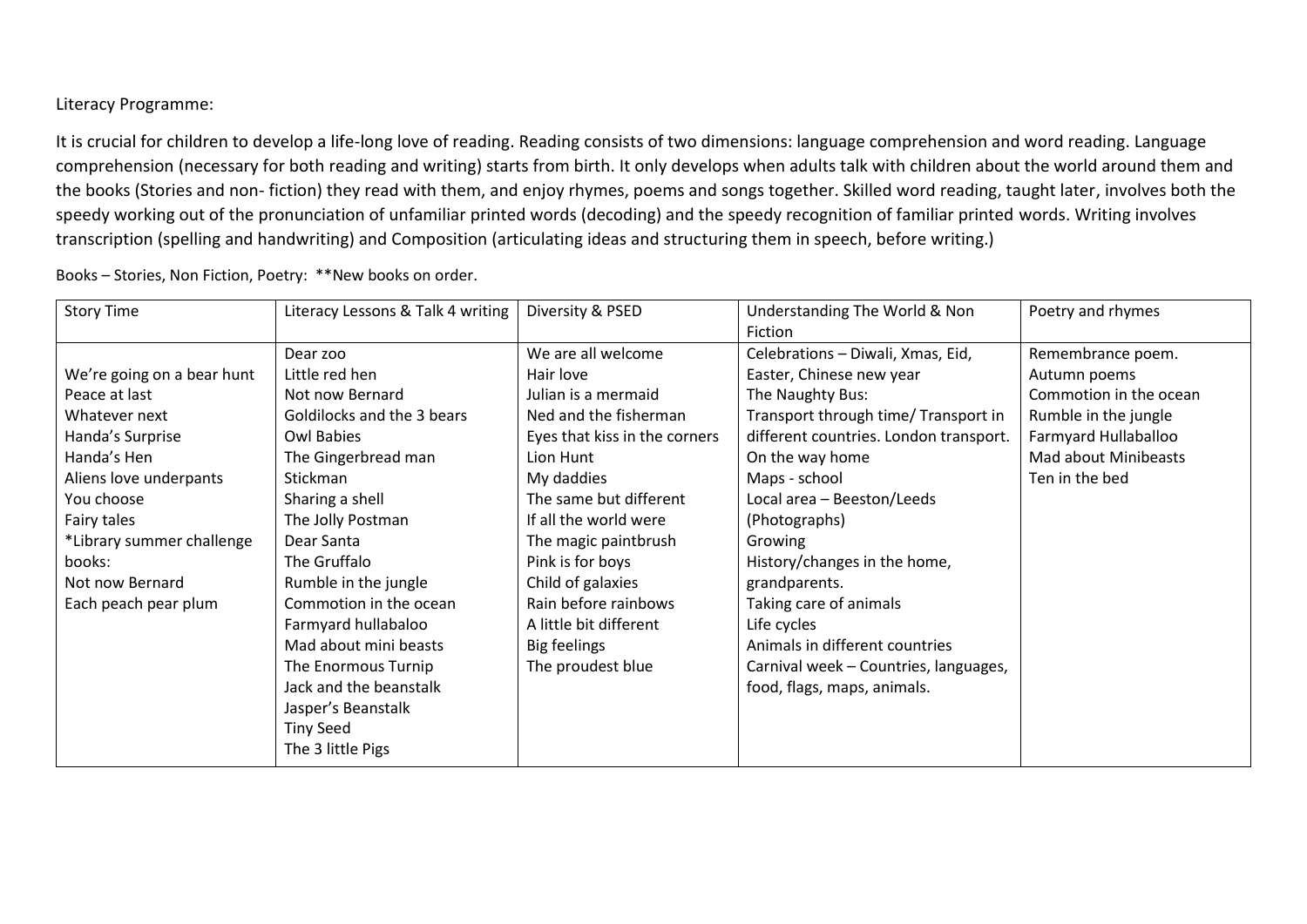|                                                         | $Pre -$<br>Reception                                                                                                                                                                                                                                                                                                                                                                                               | Autumn 1<br>7 weeks                                     | Autumn 2<br>7 weeks                                                                                                                                                                                                                                                                                                                                                                                                                              | Spring 1<br>7 weeks                                                                               | Spring 2<br>5 weeks                                                                    | Summer 1<br>6 weeks                                                                        | Summer 2<br>7 weeks                                                       |  |
|---------------------------------------------------------|--------------------------------------------------------------------------------------------------------------------------------------------------------------------------------------------------------------------------------------------------------------------------------------------------------------------------------------------------------------------------------------------------------------------|---------------------------------------------------------|--------------------------------------------------------------------------------------------------------------------------------------------------------------------------------------------------------------------------------------------------------------------------------------------------------------------------------------------------------------------------------------------------------------------------------------------------|---------------------------------------------------------------------------------------------------|----------------------------------------------------------------------------------------|--------------------------------------------------------------------------------------------|---------------------------------------------------------------------------|--|
|                                                         |                                                                                                                                                                                                                                                                                                                                                                                                                    |                                                         |                                                                                                                                                                                                                                                                                                                                                                                                                                                  |                                                                                                   |                                                                                        |                                                                                            |                                                                           |  |
| Communication<br>and language                           | Knowledge<br>and skills:                                                                                                                                                                                                                                                                                                                                                                                           | Knowledge<br>and skills:                                | Knowledge<br>and skills:                                                                                                                                                                                                                                                                                                                                                                                                                         | Knowledge<br>and skills:                                                                          | Knowledge<br>and skills:                                                               | Knowledge<br>and skills:                                                                   | Knowledge<br>and skills:                                                  |  |
| *Listening,<br>Attention and                            | *Can listen for<br>short periods<br>with a visual<br>scaffold.                                                                                                                                                                                                                                                                                                                                                     | *Sit and listen to stories.<br>*Learn rhymes and songs. | *Engage in story time,<br>learning new vocabulary.<br>*Listen and respond to<br>stories.                                                                                                                                                                                                                                                                                                                                                         | *Retell a story with<br>repetition and in own<br>words.<br>*Know many rhymes,<br>poems and songs. | *Engage in learning<br>through non-fiction books<br>and discuss what has<br>been read. | *Listen to and<br>talk about non<br>fiction to develop<br>new knowledge<br>and vocabulary. | *Express own<br>feelings and ideas<br>about their<br>experiences.         |  |
| understanding                                           | *Can follow<br>classroom routine                                                                                                                                                                                                                                                                                                                                                                                   | *Follow simple                                          | *Pay attention to more than                                                                                                                                                                                                                                                                                                                                                                                                                      | *Understand how to                                                                                | *Listen and contribute in                                                              | *Asks questions                                                                            | *Show                                                                     |  |
| *Speaking                                               | with support.<br>*Can understand                                                                                                                                                                                                                                                                                                                                                                                   | instructions.                                           | one thing at a time.                                                                                                                                                                                                                                                                                                                                                                                                                             | listen carefully and know<br>why listening is important                                           | class discussions.                                                                     | to clarify<br>understanding.                                                               | understanding of<br>stories though<br>discussion.                         |  |
| *Sp & I                                                 | basic vocabulary                                                                                                                                                                                                                                                                                                                                                                                                   |                                                         |                                                                                                                                                                                                                                                                                                                                                                                                                                                  |                                                                                                   |                                                                                        |                                                                                            |                                                                           |  |
| intervention                                            |                                                                                                                                                                                                                                                                                                                                                                                                                    |                                                         |                                                                                                                                                                                                                                                                                                                                                                                                                                                  |                                                                                                   | *Hold conversations with                                                               | *Use new                                                                                   |                                                                           |  |
| <b>NELI</b><br>*IEPs will set out                       | *Can copy and<br>repeat some<br>words/phrases                                                                                                                                                                                                                                                                                                                                                                      | *Communicate own needs.                                 | *Use new vocabulary<br>throughout the day.                                                                                                                                                                                                                                                                                                                                                                                                       | *Use connectives to join<br>ideas together.                                                       | peers and adults.                                                                      | vocabulary in<br>different                                                                 | *Describe past<br>events in detail.                                       |  |
| specific learning needs<br>that adults will<br>support. | *Can respond to a<br>key word in a face<br>to face<br>interaction.                                                                                                                                                                                                                                                                                                                                                 | *Start a conversation and<br>let it continue.           |                                                                                                                                                                                                                                                                                                                                                                                                                                                  | *Participate in<br>discussions.                                                                   | *Ask and answer<br>questions.                                                          | contexts.                                                                                  | *Articulate ideas in<br>well-formed<br>sentences using<br>correct tenses. |  |
|                                                         | curriculum area and all that we do.<br>relationships with others.                                                                                                                                                                                                                                                                                                                                                  |                                                         | The whole of the Early Years Foundation Stage focus and ethos at New Bewerley is built around communication and language and this threads through every<br>Children's language development and communication skills are developed through daily high quality interactions with adults in reception and through forming                                                                                                                           |                                                                                                   |                                                                                        |                                                                                            |                                                                           |  |
|                                                         | and asking questions.                                                                                                                                                                                                                                                                                                                                                                                              |                                                         | Adults engage with children daily, during play and through focused activities, conversing with them whilst extending and providing new vocabulary, modelling<br>The children have daily phonics, literacy and maths lessons on the carpet and small group sessions where they are encouraged to listen and respond with                                                                                                                          |                                                                                                   |                                                                                        |                                                                                            |                                                                           |  |
|                                                         | comments and questions and offer their own ideas. They are encouraged to express their ideas and feelings during PSED circle time and daily story time.<br>Children are exposed to a variety of good quality fiction, non-fiction, poetry and rhymes and are explicitly taught new vocabulary every day.<br>The children have weekly singing sessions with opera north and take part in concerts and performances. |                                                         |                                                                                                                                                                                                                                                                                                                                                                                                                                                  |                                                                                                   |                                                                                        |                                                                                            |                                                                           |  |
|                                                         |                                                                                                                                                                                                                                                                                                                                                                                                                    |                                                         | Our literacy sessions involve Talk4writing where children are encouraged to learn and perform texts and invent their own versions.<br>We introduce "helicopter stories" in the Spring. Children invent their own stories entirely from scratch, the adults scribe them and display them in a book and<br>then the children perform their story with their peers. All children regardless of ability can succeed at this and love to be involved. |                                                                                                   |                                                                                        |                                                                                            |                                                                           |  |
|                                                         | school and at home.                                                                                                                                                                                                                                                                                                                                                                                                |                                                         | Speech and language intervention is used throughout the year for children who are struggling with vocabulary and communication.<br>Any child with specific difficulties will be assessed by a speech and language therapist and will be given a speech and language plan which can be delivered at                                                                                                                                               |                                                                                                   |                                                                                        |                                                                                            |                                                                           |  |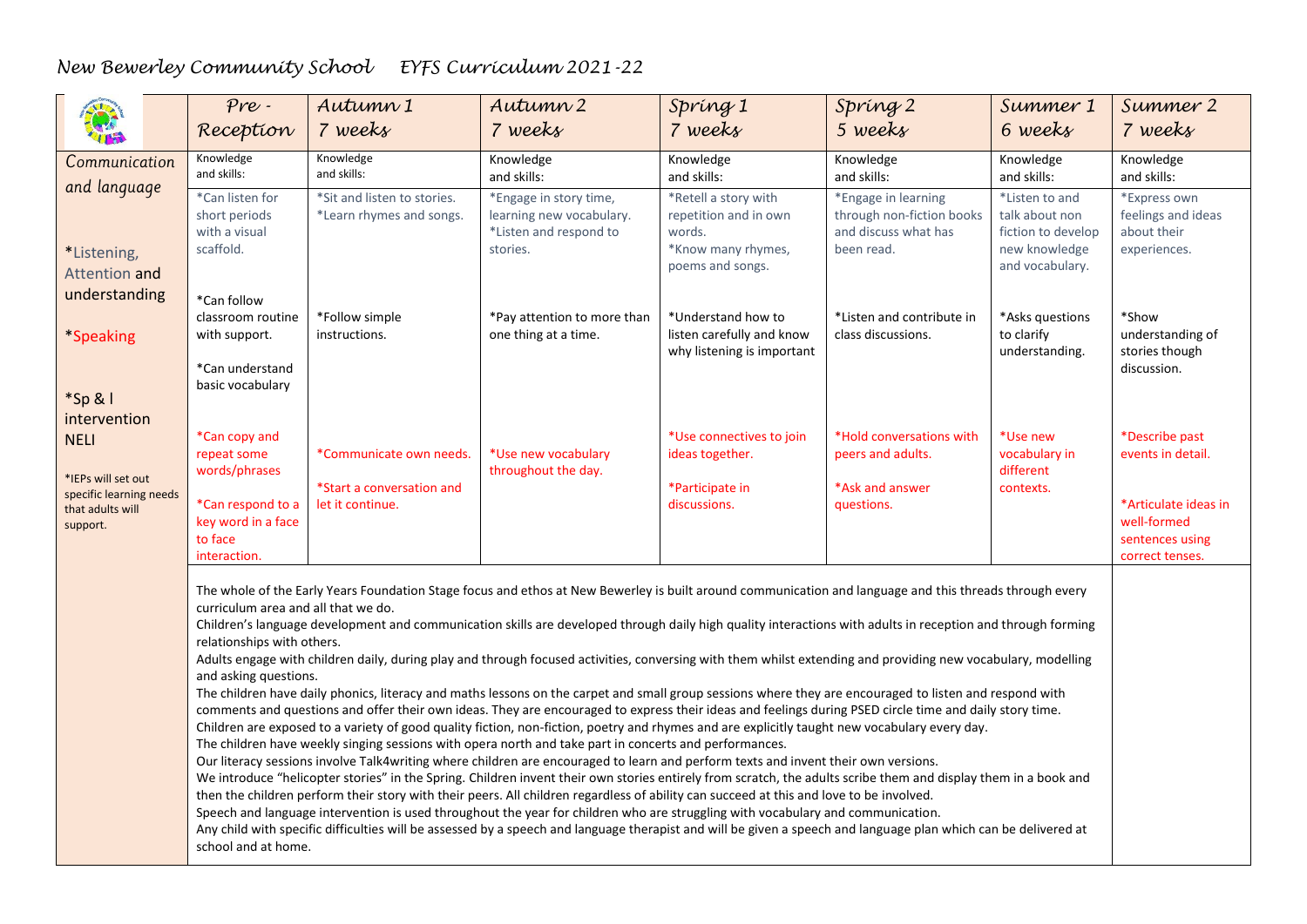Communication and Language Programme:

The development of children's spoken language underpins all seven areas of learning and development. Children's back and forth interactions from an early age form the foundations for language and cognitive development. The number and quality of the conversations they have with adults and peers throughout the day in a language rich environment is crucial. By commenting on what children are interested in or doing, and echoing back what they say with new vocabulary added, practitioners will build children's language effectively. Reading frequently to children, and engaging them actively in stories, non fiction, rhymes and poems, and then providing them with extensive opportunities to use and embed new words in a range of contexts will give children the opportunity to thrive. Through conversation, story telling and role play, where children share their ideas with support and modelling from their teacher, and sensitive questioning that invites them to elaborate, children become comfortable using a rich range of vocabulary and language structures.

### *ELGs 2021*

#### **Listening, Attention and Understanding**

Listen attentively and respond to what they hear with relevant questions, comments and actions when being read to and during whole class discussions and small group interactions.

Make comments about what they have heard and ask questions to clarify their understanding.

Hold conversation when engaged in back and forth exchanges with their teacher and peers.

#### **Speaking**

Participate in small group**,** class and one to one discussions offering their own ideas, using recently introduced vocabulary.

Offer explanations for why things might happen, making use of recently introduced vocabulary from stories, non fiction, rhymes and poems when appropriate.

Express their ideas and feelings about their experiences using full sentences, including use of past, present and future tenses and making use of conjunctions with modelling and support from their teacher.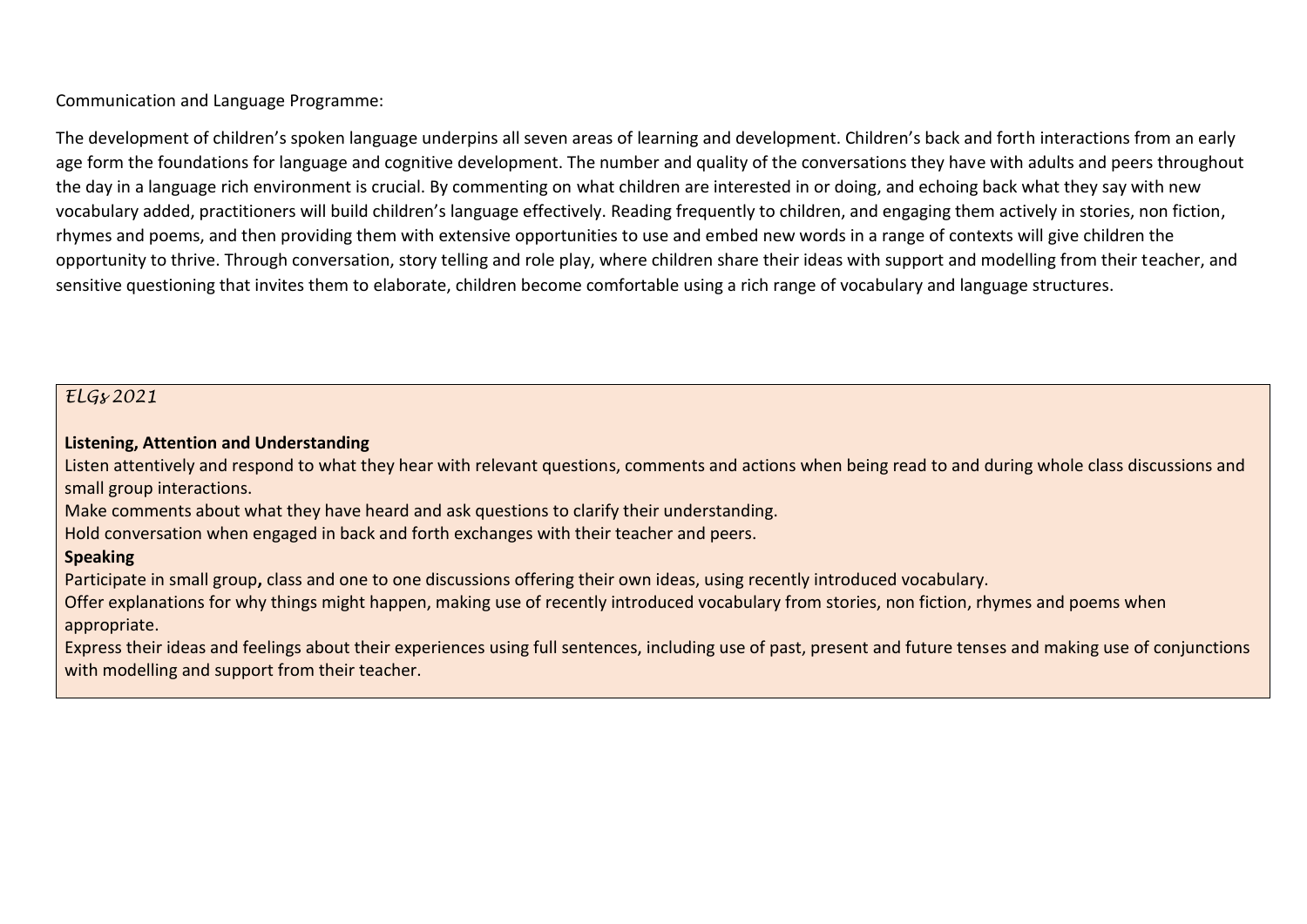| 第                                                                                     | Pre-<br>Reception                                                                                                                                   | Autumn 1<br>7 weeks                                                                                                                                      | Autumn 2<br>7 weeks                                                                                                                                                                    | Spring 1<br>7 weeks                                                                                                   | Spring 2<br>5 weeks                                                                                                      | Summer 1<br>6 weeks                                                                                                      | Summer 2<br>7 weeks                                                                                                      |
|---------------------------------------------------------------------------------------|-----------------------------------------------------------------------------------------------------------------------------------------------------|----------------------------------------------------------------------------------------------------------------------------------------------------------|----------------------------------------------------------------------------------------------------------------------------------------------------------------------------------------|-----------------------------------------------------------------------------------------------------------------------|--------------------------------------------------------------------------------------------------------------------------|--------------------------------------------------------------------------------------------------------------------------|--------------------------------------------------------------------------------------------------------------------------|
| Personal,                                                                             | Knowledge<br>and skills:                                                                                                                            | Knowledge<br>and skills:                                                                                                                                 | Knowledge<br>and skills:                                                                                                                                                               | Knowledge<br>and skills:                                                                                              | Knowledge<br>and skills:                                                                                                 | Knowledge<br>and skills:                                                                                                 | Knowledge<br>and skills:                                                                                                 |
| social and<br>emotional<br>development                                                | Engage with others<br>through gestures, gaze<br>and talk.<br>Engage with others to                                                                  | <b>Build relationships</b><br>with adults and<br>children.<br>Share and take turns                                                                       | Regulate own<br>behaviour and learn to<br>control impulses.                                                                                                                            | Show resilience and<br>persevere when faced<br>with a challenge.<br>Set and work towards                              | Know and talk about<br>factors that support<br>their health and<br>wellbeing:<br>Physical activity                       | Build constructive and<br>respectful<br>relationships with<br>others.                                                    | Manage own personal<br>hygiene - washing<br>hands and toileting.                                                         |
| Self regulation.<br><b>Managing self.</b><br><b>Building</b><br><b>Relationships.</b> | achieve a goal.<br>Play with increasing<br>confidence on their<br>own and alongside<br>others.<br>Begin to show<br>confidence in new<br>situations. | with others.<br>Understand and follow<br>school rules and<br>routines.<br>Select and use<br>resources and<br>activities<br>independently.                | Become more<br>confident in managing<br>own needs.<br>Express own feelings.<br>Follow adult<br>instructions.                                                                           | goals.<br>Consider the needs<br>and feelings of others.<br>Moderate their own<br>feelings.                            | Healthy eating<br>Tooth brushing<br>Sleeping<br>Screen time<br>Road safety.                                              | Know right from wrong<br>and explain reasons for<br>rules.                                                               | Discuss worries and<br>excitement at<br>transitioning to Y1                                                              |
|                                                                                       |                                                                                                                                                     | Jigsaw / ZOR                                                                                                                                             | Jigsaw / ZOR                                                                                                                                                                           | Jigsaw / ZOR                                                                                                          | Jigsaw / ZOR                                                                                                             | Jigsaw / ZOR                                                                                                             | Jigsaw / ZOR                                                                                                             |
| At New Bewerley<br><b>Community School</b><br>we follow the                           | *Social group<br>intervention.                                                                                                                      | Jigsaw - Being me                                                                                                                                        | Jigsaw - Celebrating<br>differences                                                                                                                                                    | Jigsaw - Dreams and<br>goals                                                                                          | Jigsaw - Healthy me                                                                                                      | Jigsaw - Relationships                                                                                                   | Jigsaw - Changing me                                                                                                     |
| <b>Jigsaw Scheme</b><br>and teach The<br>Zones of<br>regulation.                      | *IEPs will set out specific<br>learning needs that adults<br>will support.                                                                          | ZOR: Becoming<br>familiar with the<br>zones.<br>(When I'm in the<br>zone I look, feel, act)<br>Identify strategies to<br>use when in different<br>zones. | ZOR: Increase<br>vocabulary around<br>emotions.<br>Increase recognition of<br>facial expressions<br>Identify zones others<br>are in.<br>Understand how<br>behaviour affects<br>others. | ZOR-ongoing.<br>Continue to deepen<br>understanding of<br>feelings, behaviour and<br>strategies to help with<br>this. | $ZOR - ongoing$<br>Continue to deepen<br>understanding of<br>feelings, behaviour and<br>strategies to help with<br>this. | $ZOR - ongoing$<br>Continue to deepen<br>understanding of<br>feelings, behaviour and<br>strategies to help with<br>this. | $ZOR - ongoing$<br>Continue to deepen<br>understanding of<br>feelings, behaviour and<br>strategies to help with<br>this. |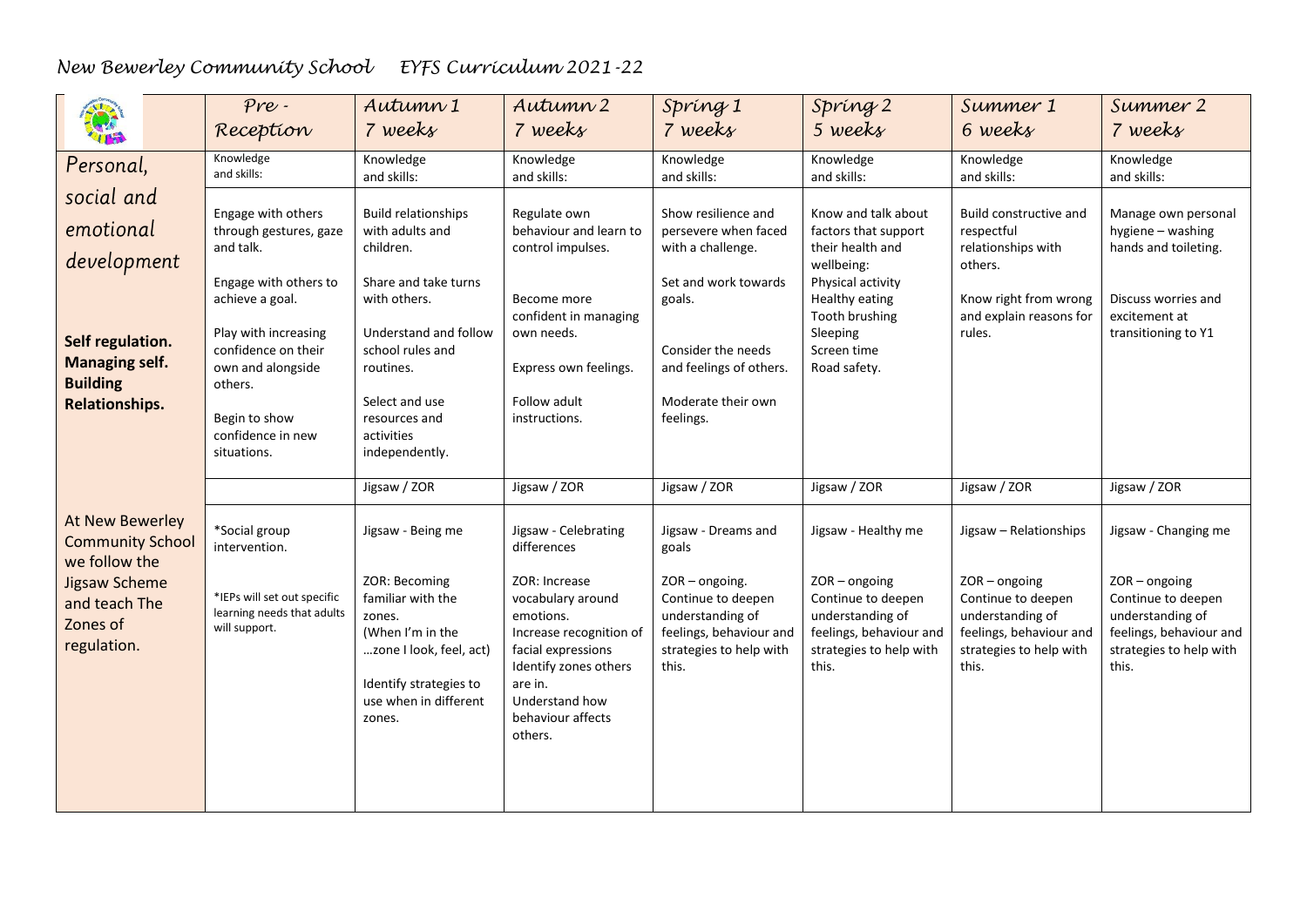| ELG <sub>8</sub> 2021                                                                                                                               |
|-----------------------------------------------------------------------------------------------------------------------------------------------------|
| <b>Self Regulation</b>                                                                                                                              |
| Show an understanding of their own feelings and those of others and begin to regulate their behaviour accordingly.                                  |
| Set and work towards simple goals, being able to wait for what they want and control their immediate impulses when appropriate.                     |
| Give focused attention to what the teacher says, responding appropriately even when engaged in activity, and show an ability to follow instructions |
| involving several ideas or actions.                                                                                                                 |
| <b>Managing Self</b>                                                                                                                                |
| Be confident to try new activities and show independence, resilience and perseverance in the face of challenge.                                     |
| Explain the reasons for rules, know right from wrong and try to behave accordingly.                                                                 |
| Manage their own basic hygiene and personal needs, including dressing, going to the toilet and understanding the importance of healthy food         |
| choices.                                                                                                                                            |
| <b>Building Relationships</b>                                                                                                                       |
| Work and play cooperatively and take turns with others.                                                                                             |
| Form positive attachments to adults and friendships with peers. Show sensitivity to their own and to others' needs.                                 |
|                                                                                                                                                     |

Personal, Social and Emotional Development Programme:

Children's personal, social and emotional development is crucial for children to lead healthy and happy lives, and is fundamental to their cognitive development. Underpinning their personal development are the important attachments that shape their social world. Strong, warm and supportive relationships with adults enable children to learn how to understand their own feelings and those of others. Children should be supported to manage emotions, develop a positive sense of self, set themselves simple goals, have confidence in their own abilities, to persist and wait for what they want and direct attention as necessary. Through adult modelling and guidance, they will learn how to look after their bodies, including healthy eating, and manage personal needs independently. Through supported interaction with other children they learn how to make good friendships, cooperate and resolve conflicts peaceably. These attributes will provide a secure platform from which children can achieve at school and in later life.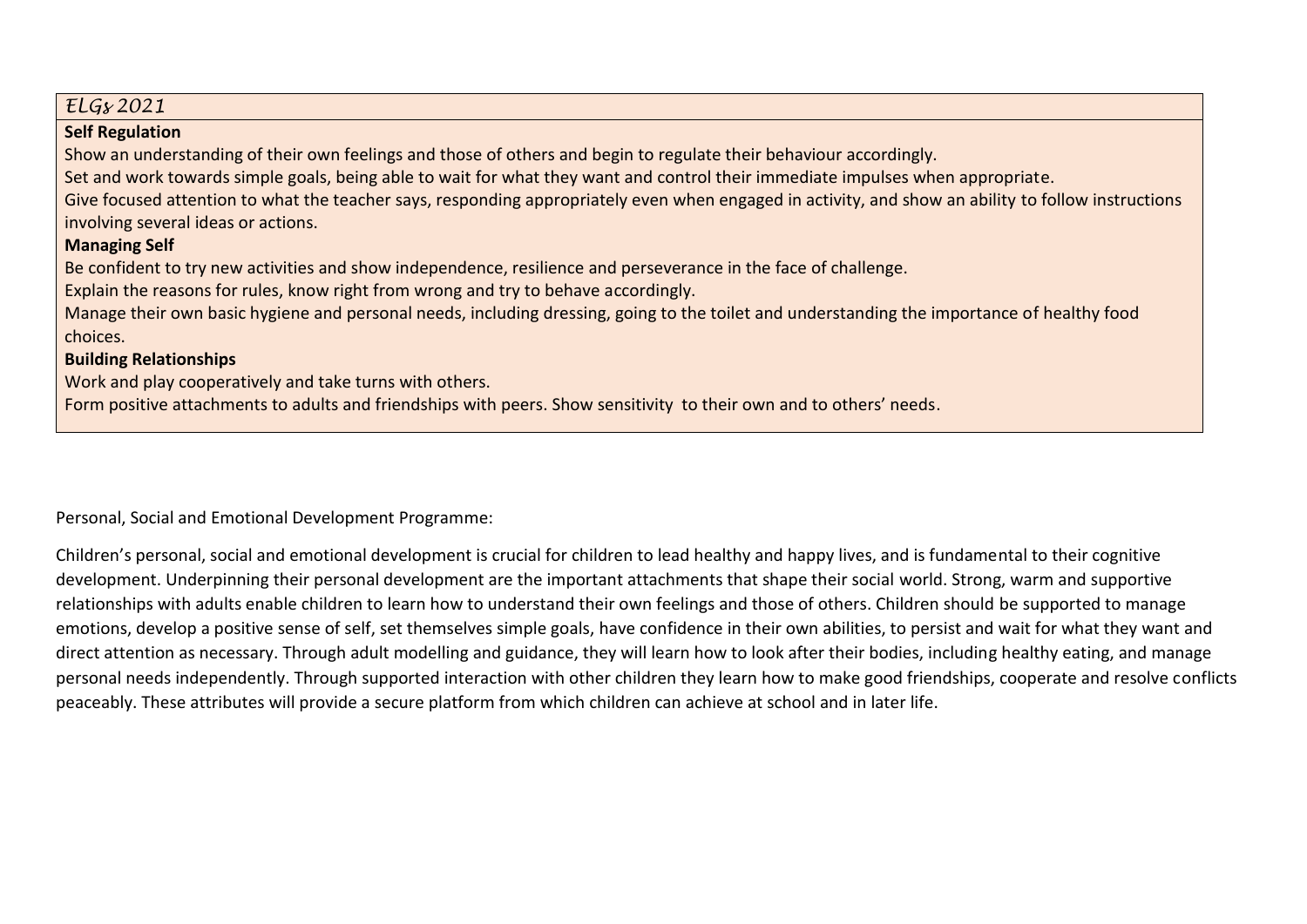|                                                                      | $Pre -$<br>Reception                                                                                                                             | Autumn 1<br>7 weeks                                                                              | Autumn 2<br>7 weeks                                                                                     | Spring 1<br>7 weeks                                                                                                                  | Spring 2<br>5 weeks                                                                       | Summer 1<br>6 weeks                                                                                       | Summer 2<br>7 weeks                                                                                  |
|----------------------------------------------------------------------|--------------------------------------------------------------------------------------------------------------------------------------------------|--------------------------------------------------------------------------------------------------|---------------------------------------------------------------------------------------------------------|--------------------------------------------------------------------------------------------------------------------------------------|-------------------------------------------------------------------------------------------|-----------------------------------------------------------------------------------------------------------|------------------------------------------------------------------------------------------------------|
| Mathematics                                                          | Knowledge<br>and skills:                                                                                                                         | Knowledge<br>and skills:                                                                         | Knowledge<br>and skills:                                                                                | Knowledge<br>and skills:                                                                                                             | Knowledge<br>and skills:                                                                  | Knowledge<br>and skills:                                                                                  | Knowledge<br>and skills:                                                                             |
|                                                                      | *Take part in finger<br>rhymes with<br>numbers.<br>Compare amounts,<br>sizes etc saying lots,                                                    | *Sing counting<br>rhymes and songs.<br>*Match objects that<br>look the same.                     | *Subitise to 4.<br>*Count objects, actions<br>and sounds to 4.                                          | *Subitise to 8.<br>*Count objects,<br>actions and sounds to<br>8.                                                                    | *Subitise to 10.<br>*Count objects,<br>actions and sounds to<br>10.                       | *Count beyond 10.<br>Recognise teen<br>numbers.                                                           | *Count to 20 and<br>beyond.<br>*Recognise numbers<br>to 20.                                          |
| <b>NCETM</b> mastering<br>number materials<br>& White rose<br>maths. | more or same,<br>bigger, smaller,<br>heavy.<br>*count in everyday<br>contexts, sometimes<br>skipping numbers.<br>* Recognise up to 3<br>objects. | *Sort objects<br>according to simple<br>properties.<br>*Make pairs.<br>*Say if quantity is       | *Link 1,2,3,4 with value.<br>*Recognise and compare<br>numbers to 4.                                    | *Link 5,6,7,8 with<br>value.<br>*Recognise and<br>compare numbers to<br>8.                                                           | *Link 9 and 10 with<br>value.<br>*Recognise and<br>compare numbers to<br>10.              | *Addition within 10.<br>*Explore subtraction<br>within 10.                                                |                                                                                                      |
|                                                                      |                                                                                                                                                  | more or less. Use<br>language more than,<br>fewer than.                                          | *Understand 1 more and<br>1 less than to 4.                                                             | *Understand 1 more<br>and 1 less than to 8.                                                                                          | *Understand 1 more<br>and 1 less than to 10.                                              |                                                                                                           | *Recognise when the<br>quantity is greater<br>than, less than or the<br>same.                        |
|                                                                      |                                                                                                                                                  |                                                                                                  | *Learn composition of 1-<br>4. (number bonds to 4)                                                      | *Learn composition of<br>5.<br>*know number bonds<br>for 5.<br>*Learn subtraction<br>facts of 5<br>*Combine 2 amounts.<br>(Addition) | *Explore composition<br>of numbers to 10.<br>(Number bonds to 10 -<br>addition)           | *Revise number bonds<br>to 5 and for 10.                                                                  | *Revise number bonds<br>to 5 and for 10.                                                             |
|                                                                      | Talk about shapes<br>using informal<br>language.<br>*Understand<br>positional language                                                           | *Continue, copy and<br>create repeating<br>patterns.<br>*Compare length,<br>weight and capacity. | *Name and describe<br>2 D shapes using<br>mathematical language.<br>*Understand positional<br>language. | *O'clock time<br>*Sequencing events<br>*Compare mass and<br>capacity.                                                                | Repeat a pattern<br>*Name and describe<br>3D shapes.<br>*Compose and<br>decompose shapes. | *Revisit 3D shapes.<br>*Select rotate and<br>manipulate shapes to<br>develop spatial<br>reasoning skills. | *Explore patterns-<br>odds and evens.<br>double facts and how<br>quantities can be<br>shared evenly. |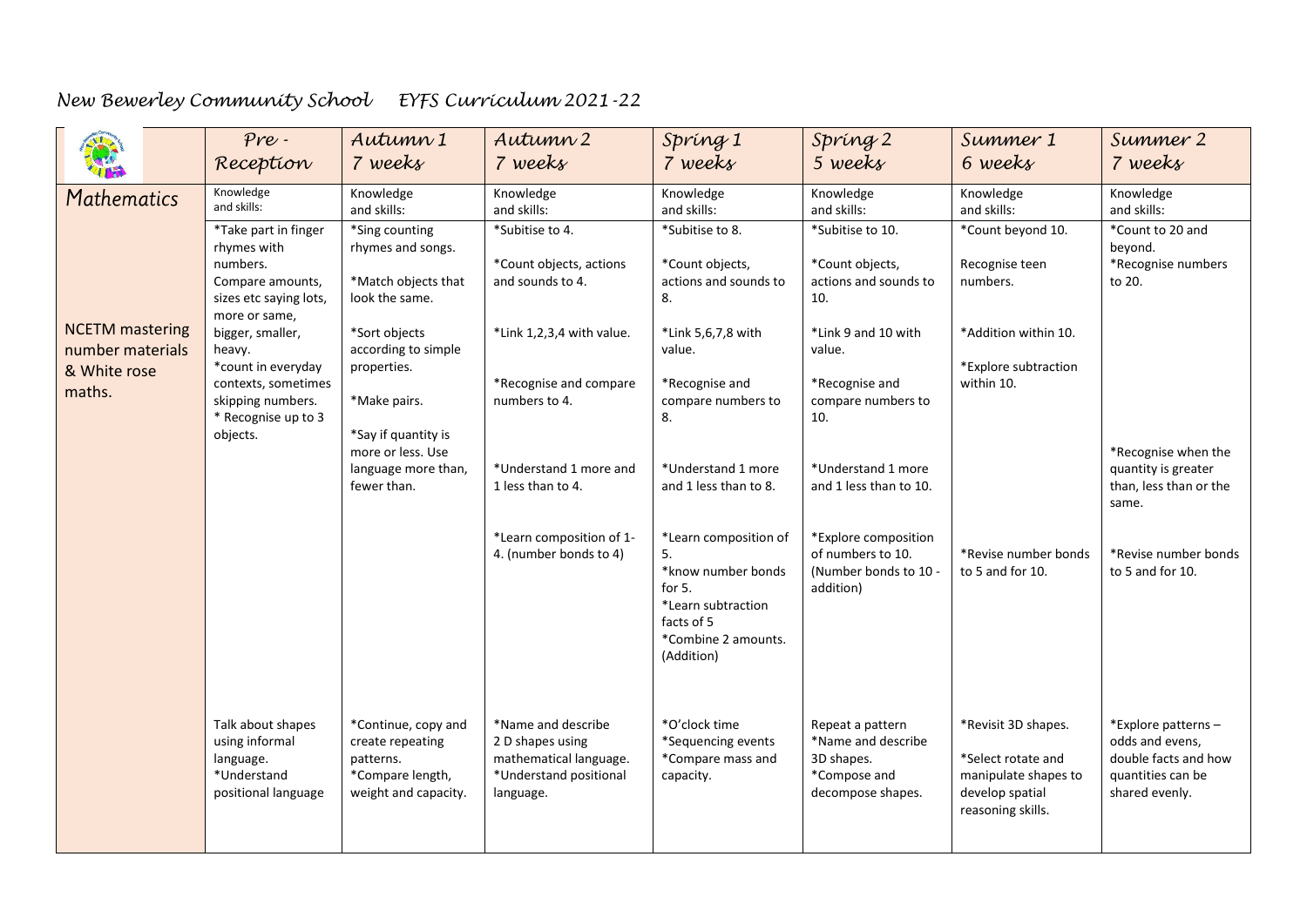|  | White Rose Maths           | White Rose Maths        | White Rose Maths     | White Rose Maths         | White Rose Maths        | White Rose Maths     |
|--|----------------------------|-------------------------|----------------------|--------------------------|-------------------------|----------------------|
|  |                            |                         |                      |                          |                         | Find my pattern      |
|  | Getting to know you.       | It's me 123!            | Alive in 5           | Building 9 and 10        | To 20 and beyond        | Doubling             |
|  | <b>Baseline Assessment</b> | Representing 1,2,3      | Introducing Zero     | Counting to 9 & 10       | <b>Building numbers</b> | Sharing and grouping |
|  |                            | Comparing 1,2,3         | Comparing numbers to | Comparing numbers to     | beyond 10.              | Even and odd         |
|  | Just like me!              | Composition of 1,2,3    | 5.                   | 10.                      | Counting patterns       | Spatial reasoning:   |
|  | Match and sort.            | Circles and triangles   | Composition of 4 and | Number bonds to 10.      | beyond 10               | Visualise and build  |
|  | Compare amounts.           | Positional language     | 5.                   | 3D shape                 | Spatial reasoning:      |                      |
|  | Compare size, mass,        |                         | Compare mass.        | <b>Spatial Awareness</b> | Match, rotate,          | On the move          |
|  | capacity.                  | Light and dark          | Compare capacity.    | Patterns                 | manipulate              | Deepening            |
|  | Explore pattern.           | Representing numbers to |                      |                          |                         | understanding        |
|  |                            |                         | Growing 6,7,8        | <b>Consolidation</b>     | First, then, now        | Patterns and         |
|  |                            | One more, One less      | 6, 7, 8, 8           |                          | Adding more             | relationships        |
|  |                            | Shapes with 4 sides     | Combining 2 amounts  |                          | Taking away             | Spatial reasoning:   |
|  |                            | Time                    | Making pairs         |                          | Spatial reasoning:      | Mapping              |
|  |                            |                         | Length and height    |                          | Compose and             |                      |
|  |                            |                         | Time                 |                          | decompose               |                      |

### *ELGs*

### **Number**

Have a deep understanding of number to 10, including the composition of each number.

Subitise up to 5. (recognise quantities without counting)

Automatically recall number bonds up to 5, including subtraction facts and some number bonds to 10, including double facts. (Without reference to rhymes, counting or other aids)

# **Numerical patterns**

Verbally count beyond 20, recognising the pattern of the counting system.

Compare quantities up to 10 in different contexts, recognising when one quantity is greater than, less than or the same as the other quantity.

Explore and represent patterns within numbers up to 10, including evens and odds, double facts and how quantities can be distributed equally.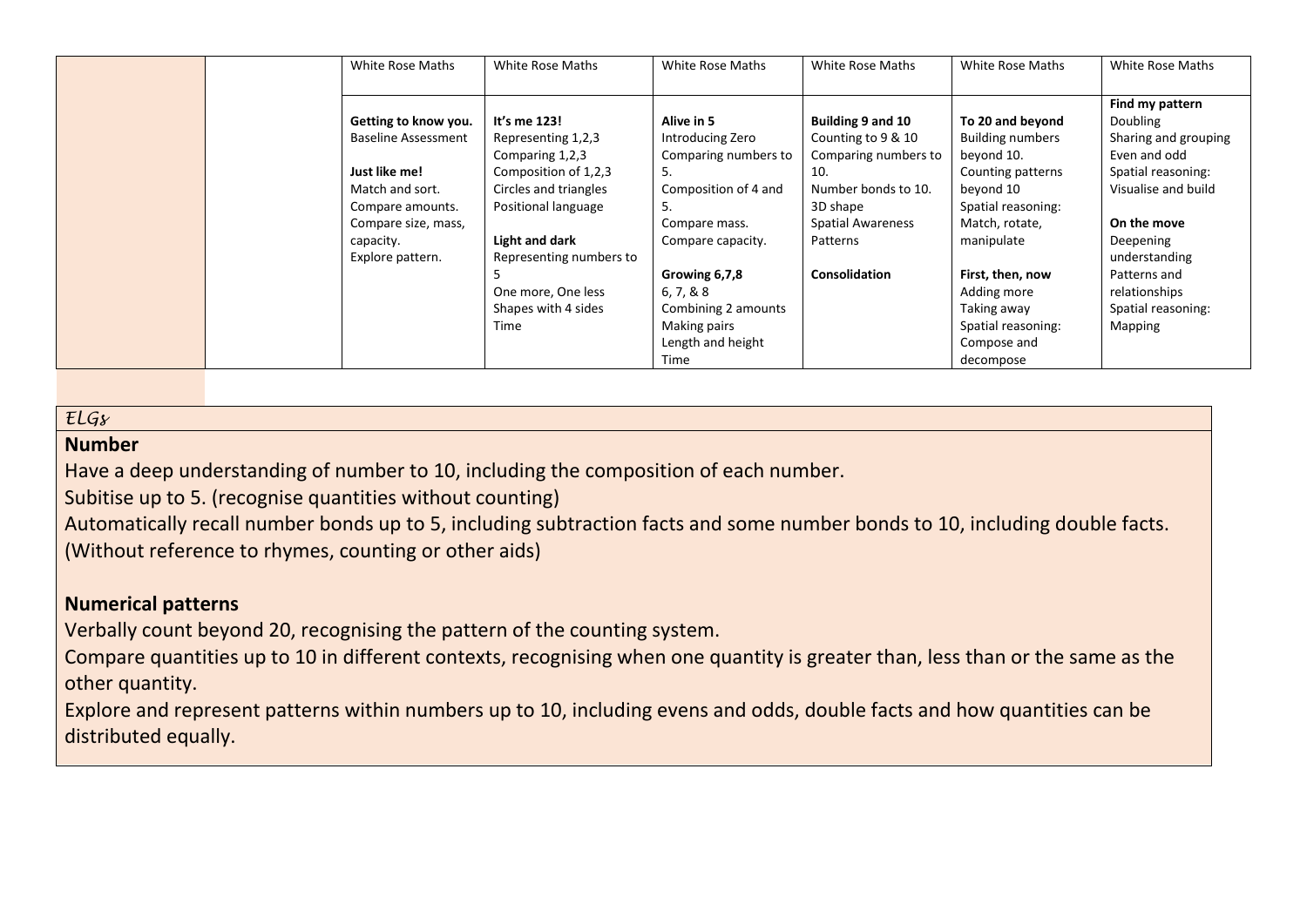#### Mathematics Programme:

Developing a strong ground in number is essential so that all children develop the necessary building blocks to excel mathematically. Children should be able to count confidently, develop a deep understanding of the numbers to 10, the relationships between them and the patterns within those numbers. By providing frequent and varied opportunities to build and apply this understanding – such as using manipulatives, including small pebbles and tens frames for organising counting – children will develop a secure base of knowledge and vocabulary from which mastery of mathematics is built. In addition, it is important that the curriculum includes rich opportunities for children to develop their spatial reasoning skills across all areas of mathematics including shape, space and measure. It is important that children develop positive attitudes and interests in mathematics, look for patterns and relationships, spot connections, have a go, talk to adults and peers about what they notice and not afraid to make mistakes.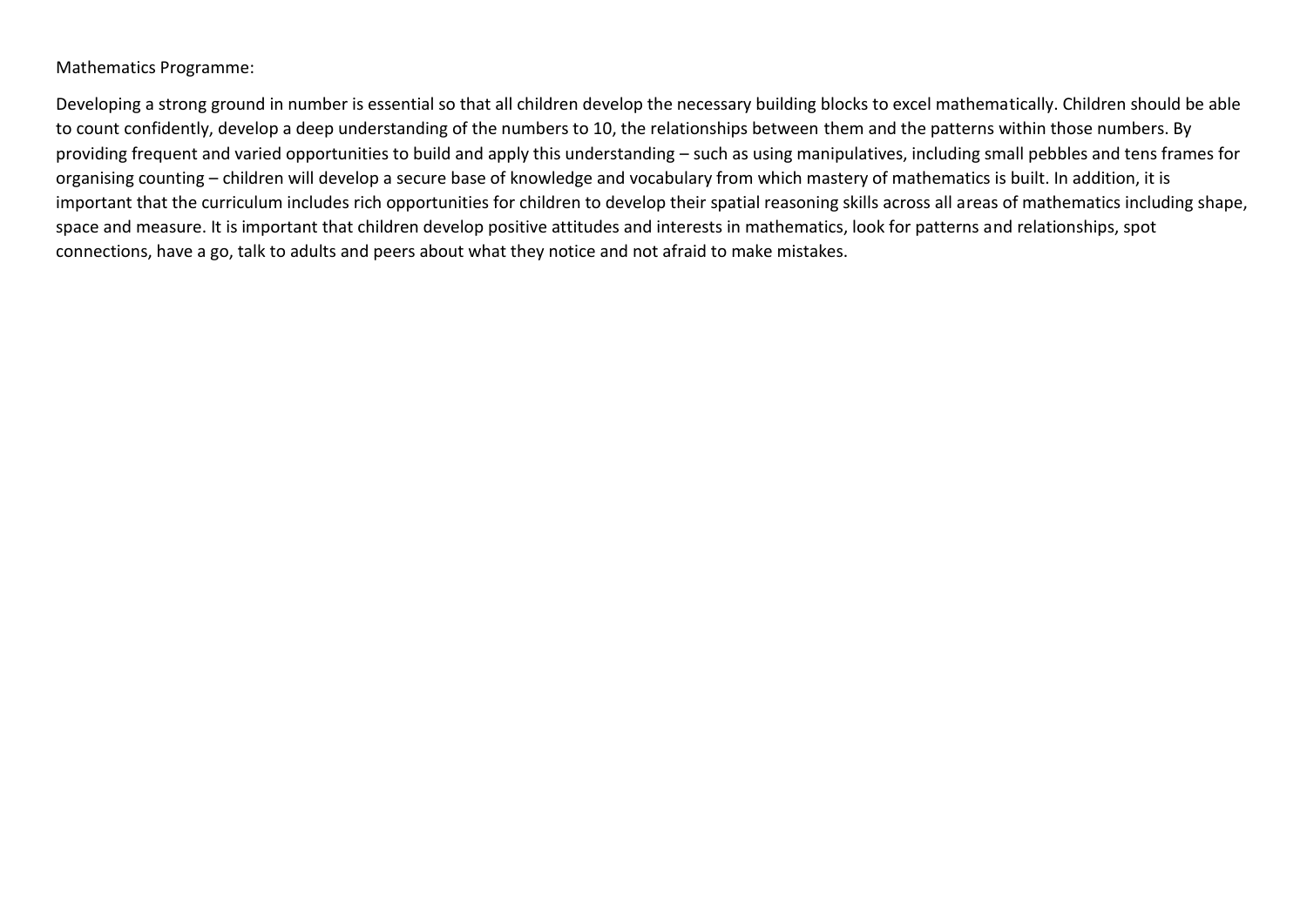|                                                                             | Pre<br>Reception                                                                                                                                           | Autumn 1<br>7 weeks                                                                                                                                     | Autumn 2<br>7 weeks                                                                                                         | Spring 1<br>7 weeks                                                                 | Spring 2<br>5 weeks                                                                                                | Summer 1<br>6 weeks                                                                                          | Summer 2<br>7 weeks                                                                               |
|-----------------------------------------------------------------------------|------------------------------------------------------------------------------------------------------------------------------------------------------------|---------------------------------------------------------------------------------------------------------------------------------------------------------|-----------------------------------------------------------------------------------------------------------------------------|-------------------------------------------------------------------------------------|--------------------------------------------------------------------------------------------------------------------|--------------------------------------------------------------------------------------------------------------|---------------------------------------------------------------------------------------------------|
| Physical                                                                    | Knowledge<br>and skills:                                                                                                                                   | Knowledge<br>and skills:                                                                                                                                | Knowledge<br>and skills:                                                                                                    | Knowledge<br>and skills:                                                            | Knowledge<br>and skills:                                                                                           | Knowledge<br>and skills:                                                                                     | Knowledge<br>and skills:                                                                          |
| development<br><i><b>*Real PE</b></i>                                       | Develop early<br>movement, balance,<br>ball skills.<br>Skip, hop, stand on<br>one leg.<br>Use alternate feet to<br>climb stairs                            | Refine skills already<br>acquired-<br>Roll, crawl, jump, run,<br>hop, skip, climb.<br>Develop skills to<br>enable lining up and<br>queuing, sitting up. | Progress towards a<br>more fluent style of<br>moving.<br>Develop strength,<br>balance and agility.<br>Develop coordination. | Develop a good<br>posture using core<br>muscle strength.                            | Confidently use a<br>range of equipment<br>alone and in a group.<br>Ride bikes and<br>scooters with<br>confidence. | Further develop and<br>refine ball skills<br>including rolling,<br>throwing, catching<br>kicking and aiming. | Combine different<br>movements with<br>fluency.<br>Develop confidence,<br>precision and accuracy. |
| <i>*Continuous</i>                                                          | Snip with scissors.                                                                                                                                        |                                                                                                                                                         |                                                                                                                             |                                                                                     |                                                                                                                    |                                                                                                              |                                                                                                   |
| indoor & outdoor<br>provision<br>*Pen pals<br>handwriting<br>*Writing books | Use a comfortable<br>pencil grip with good<br>control.<br>Start to eat<br>independently, using a<br>knife and fork.<br>Start to become<br>independent when | Develop fine motor<br>skills using peg boards,<br>threading, pencils,<br>pens, crayons, paint<br>brushes, cutlery.                                      | Use a range of tools<br>safely such as scissors<br>and paint brushes.                                                       | Develop pencil grip<br>using a tripod grasp.<br>Begin to form letters<br>correctly. | Use scissors more<br>accurately to cut<br>around more complex<br>shapes.                                           | Begin to show<br>accuracy and care<br>whilst drawing.                                                        | Develop an efficient<br>handwriting style,<br>forming letters<br>correctly.                       |
| *Sketch books                                                               | dressing.                                                                                                                                                  | *Penpals handwriting:<br>Patterns.                                                                                                                      | *Penpals handwriting:<br>Link to Floppy's<br>phonics order.                                                                 | *Penpals handwriting:<br>Forming upper case<br>and lower case letters.              | *Penpals handwriting:<br>Forming upper case<br>and lower case letters.                                             | *Penpals handwriting:<br>Revision.                                                                           | *Penpals handwriting:<br>Revision.                                                                |
|                                                                             |                                                                                                                                                            |                                                                                                                                                         |                                                                                                                             |                                                                                     |                                                                                                                    |                                                                                                              |                                                                                                   |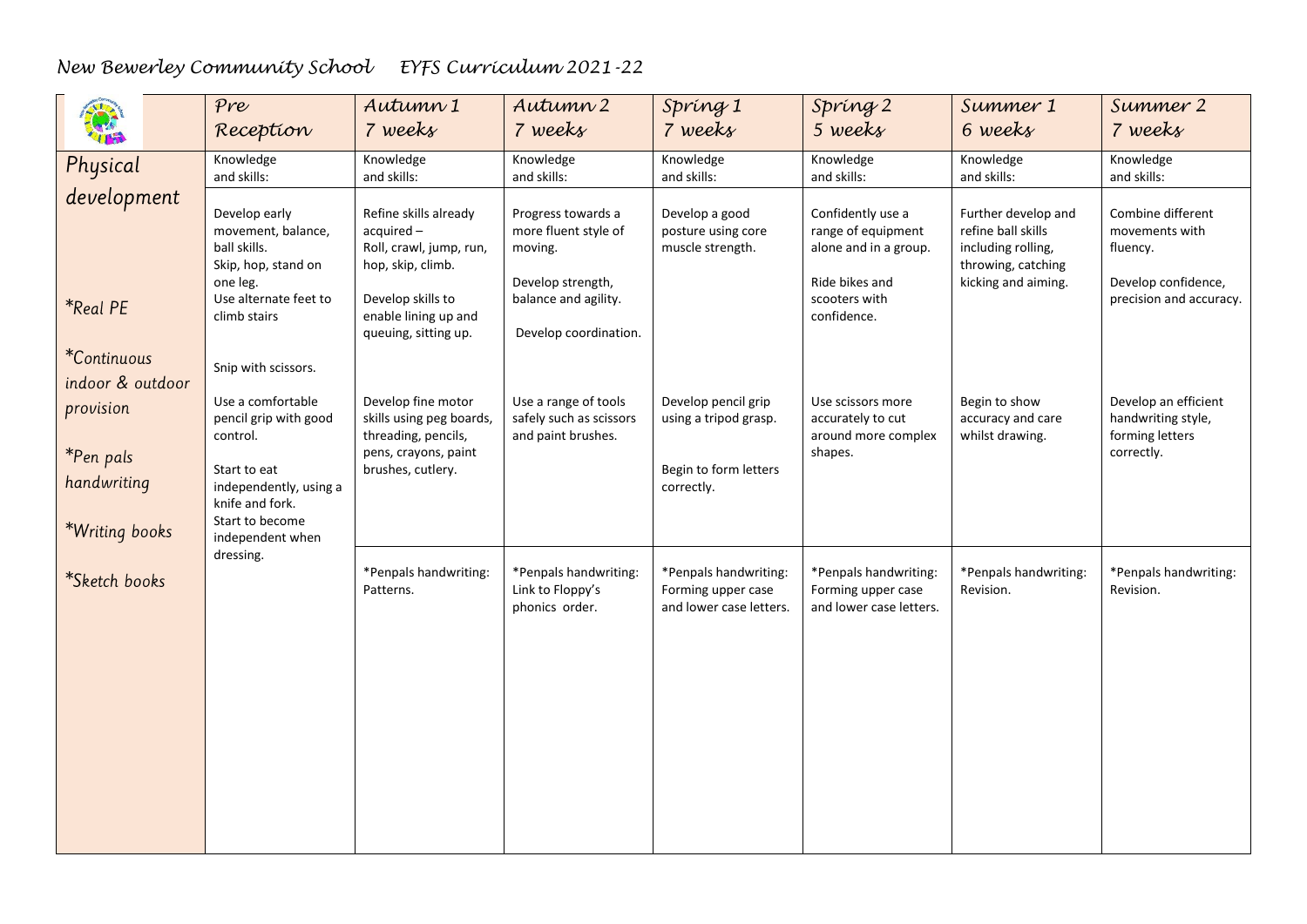|  | Real PE                                                                 | Real PE                                                           | Real PE                                                            | Real PE                                     | Real PE                                          | Real PE                                            |
|--|-------------------------------------------------------------------------|-------------------------------------------------------------------|--------------------------------------------------------------------|---------------------------------------------|--------------------------------------------------|----------------------------------------------------|
|  | I'm riding on my bike:<br>Floor movement<br>patterns &<br>coordination. | <b>Moon adventure:</b><br>Dynamic balance to<br>agility. Jumping. | <b>Puffing Along:</b><br>Dynamic balance.<br>Walking.              | Clown's naughty ball:<br>Ball skills        | Big top time:<br>Rolling, throwing,<br>catching. | <b>Scary woods:</b><br><b>Ball chasing agility</b> |
|  | Pirate adventure:<br>Static balance & squat.                            | Jungle Fun:<br>Seated static balance.                             | Line out:<br>Static balance -<br>balance on low beam<br>and catch. | Off to the seaside:<br>Pair counter balance | <b>Magic bean:</b><br>Catching, kicking          | Little Kitties:<br>Floor work, plank<br>position.  |

Physical Development Programme:

Physical activity is vital in children's all round development, enabling them to pursue happy, healthy and active lives, Gross and fine motor experiences develop incrementally throughout early childhood, starting with sensory explorations and the development of a child's strength, coordination and positional awareness through tummy time, crawling and play movement with both objects and adults. By creating games and providing opportunities for play both indoors and outdoors, adults can support children to develop their core strength, stability, balance, spatial awareness, coordination and agility. Gross motor skills provide the foundation for developing healthy bodies and social and emotional wellbeing. Fine motor control and precision helps with hand-eye coordination which is later linked to early literacy. Repeated and varied opportunities to explore and play with small world activities, puzzles, arts and crafts and the practise of using small tools, with feedback and support from adults allow children to develop proficiency, control and confidence.

| Physical ELGs                                                                                          |
|--------------------------------------------------------------------------------------------------------|
| <b>Gross Motor Skills</b>                                                                              |
| Negotiate space and obstacles safely, with consideration for themselves and others.                    |
| Demonstrate strength, balance and coordination when playing.                                           |
| Move energetically, such as running, jumping, dancing, hopping, skipping and climbing.                 |
| <b>Fine Motor Skills</b>                                                                               |
| Hold a pencil effectively in preparation for fluent writing using the tripod grip in almost all cases. |
| Use a range of small tools, including scissors, paint brushes and cutlery                              |
| Begin to show accuracy and care when drawing.                                                          |
|                                                                                                        |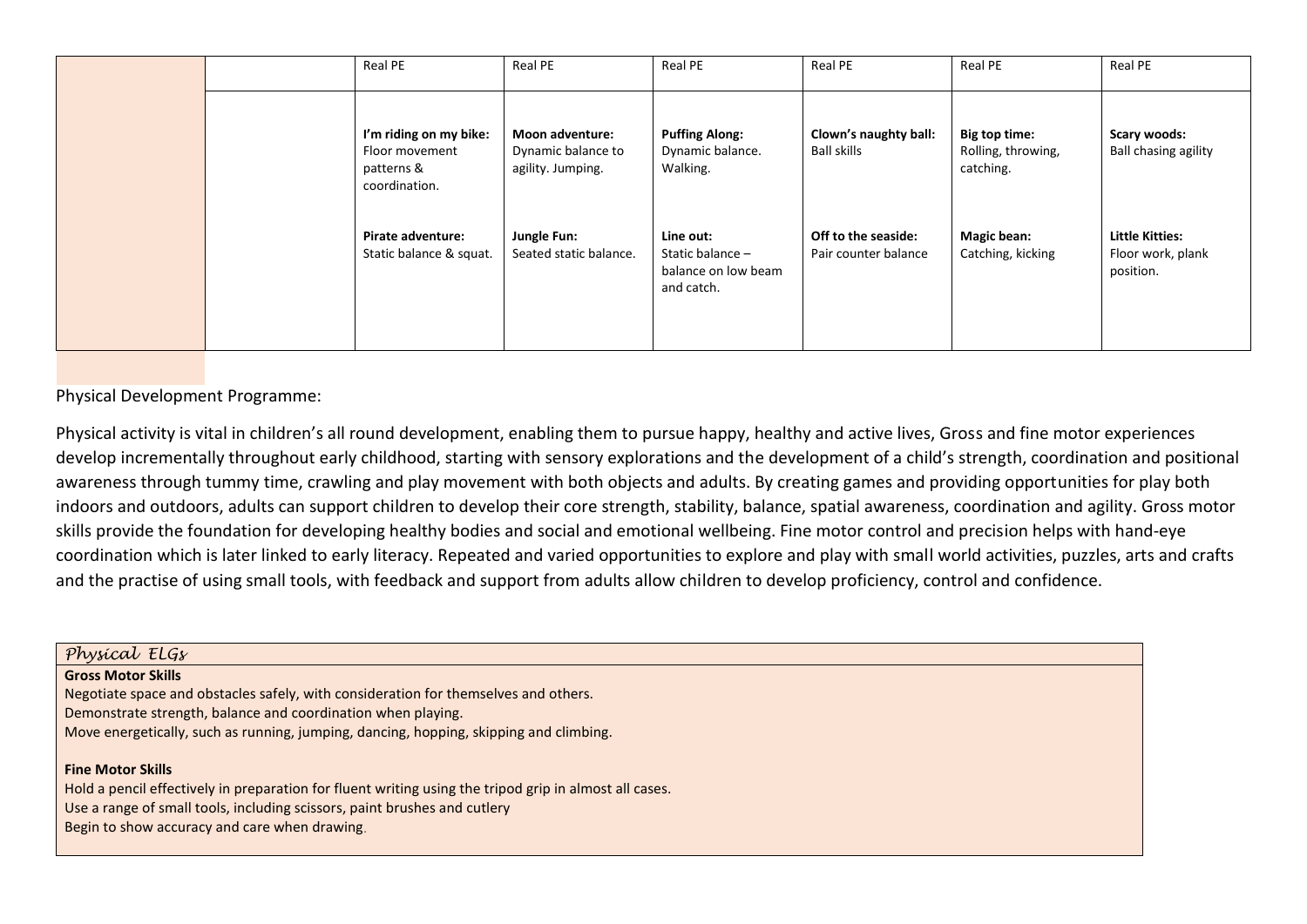|                                                                                                                                                                                                                                                         | Pre                                                                                                                                                                                                                                                            | Autumn 1                                                                                                                                                                                                                                                                                                                                         | Autumn 2                                                                                                                                                                                                                                                                                                                                   | Spring 1                                                                                                                                                                                                                                                                                                                                                              | Spring 2                                                                                                                                                                                                           | Summer 1                                                                                                                                                                                                                                                                       | Summer 2                                                                                                                                                                                                       |
|---------------------------------------------------------------------------------------------------------------------------------------------------------------------------------------------------------------------------------------------------------|----------------------------------------------------------------------------------------------------------------------------------------------------------------------------------------------------------------------------------------------------------------|--------------------------------------------------------------------------------------------------------------------------------------------------------------------------------------------------------------------------------------------------------------------------------------------------------------------------------------------------|--------------------------------------------------------------------------------------------------------------------------------------------------------------------------------------------------------------------------------------------------------------------------------------------------------------------------------------------|-----------------------------------------------------------------------------------------------------------------------------------------------------------------------------------------------------------------------------------------------------------------------------------------------------------------------------------------------------------------------|--------------------------------------------------------------------------------------------------------------------------------------------------------------------------------------------------------------------|--------------------------------------------------------------------------------------------------------------------------------------------------------------------------------------------------------------------------------------------------------------------------------|----------------------------------------------------------------------------------------------------------------------------------------------------------------------------------------------------------------|
|                                                                                                                                                                                                                                                         | reception                                                                                                                                                                                                                                                      | 7 weeks                                                                                                                                                                                                                                                                                                                                          | 7 weeks                                                                                                                                                                                                                                                                                                                                    | 7 weeks                                                                                                                                                                                                                                                                                                                                                               | 5 weeks                                                                                                                                                                                                            | 6 weeks                                                                                                                                                                                                                                                                        | 7 weeks                                                                                                                                                                                                        |
|                                                                                                                                                                                                                                                         | Knowledge                                                                                                                                                                                                                                                      | Knowledge                                                                                                                                                                                                                                                                                                                                        | Knowledge                                                                                                                                                                                                                                                                                                                                  | Knowledge                                                                                                                                                                                                                                                                                                                                                             | Knowledge                                                                                                                                                                                                          | Knowledge                                                                                                                                                                                                                                                                      | Knowledge                                                                                                                                                                                                      |
| Understanding<br>the world<br>*Links to history,<br>geography.<br>RE, science and<br>computing.<br>*Computing-<br>ongoing daily<br>provision of desk top<br>computer and I<br>pads.<br><b>Barefoot computing</b><br>activities in Autumn<br>and Spring. | and skills:<br>*Explore collections of<br>materials with<br>similar/different<br>properties.<br>*Explore how things<br>work.<br>*understand the need<br>to care for living<br>things.<br>*Know there are<br>different countries and<br>talk about differences. | and skills:<br>*Name and describe<br>people that are<br>familiar to them/live in<br>their home.<br>*Discuss information<br>learnt from non-<br>fiction books and<br>different roles/jobs in<br>the community. (Black<br>history month.)<br>*Navigate an Ipad - to<br>open and complete a<br>chosen game.<br>*Repeat a pattern with<br>2 colours. | and skills:<br>*Talk about members<br>of their own family and<br>community.<br>*Understand that<br>people have different<br>beliefs and celebrate in<br>different ways.<br>Diwali, Christmas, Eid.<br>*Discuss remembrance<br>day and why it is<br>important.<br>*Understand the<br>changing seasons.<br>Autumn/Winter<br>*Bonfire safety. | and skills:<br>* Compare characters<br>from stories and non<br>fiction including figures<br>from the past.<br>Talk about<br>Grandparents and<br>what has changed in<br>our houses.<br>*Discuss pets and how<br>to take care of them.<br>*Discuss similarities<br>and differences of<br>animals from different<br>countries.<br>*Identify animals and<br>their babies. | and skills:<br>* Plant a seed and care<br>for growing plants.<br>*Sketch a sunflower.<br>* Explore the world<br>around them and<br>make observations.<br>*Understand life cycles<br>of caterpillars and<br>chicks. | and skills:<br>*Comment on images<br>from the past.<br>*Know similarities and<br>differences between<br>things in the past and<br>now.<br>*Draw information<br>from a simple map.<br>*To use a computer<br>mouse and space bar<br>with control to open<br>and complete a game. | and skills:<br>*Recognise similarities<br>and differences<br>between life in this<br>country and life in<br>other countries.<br>*Talk about<br>differences in<br>materials and changes<br>in states of matter. |
|                                                                                                                                                                                                                                                         |                                                                                                                                                                                                                                                                |                                                                                                                                                                                                                                                                                                                                                  |                                                                                                                                                                                                                                                                                                                                            |                                                                                                                                                                                                                                                                                                                                                                       |                                                                                                                                                                                                                    |                                                                                                                                                                                                                                                                                |                                                                                                                                                                                                                |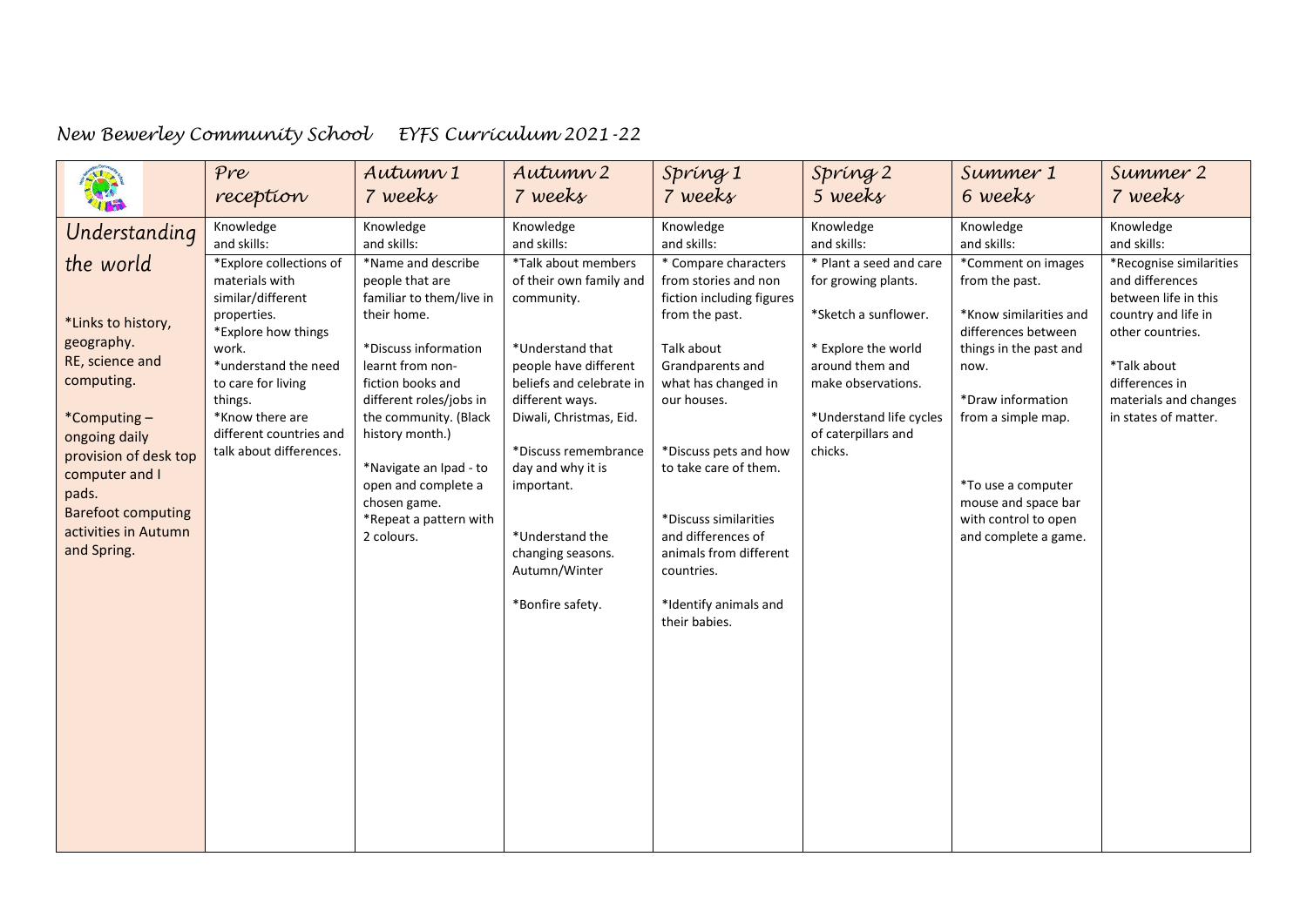| $*$ Trip – farm<br>*Easter 17th April<br>*Librarian visitor?<br>*Christmas,<br>*Chinese new year 1st<br>*EID - May - Visitor<br>Diwali – $4th$ Nov<br>feb<br>*Visit from<br>from community who<br>*Carnival week -<br>*Road safety visitors?<br>Bonfire night $-5$ <sup>th</sup> Nov<br>*Grandparents. What<br>dentist/nurse?<br>celebrates Eid.<br>Research a country.<br>*Mother's day 27 <sup>th</sup><br>Remembrance $-11th$<br>has changed in our<br>Map<br>*Barefoot computing -<br>*Where do we live?<br>Nov<br>houses.<br>march<br>Flags<br>*Fire brigade visitors??<br>*Taking care of<br>Beeston/Leeds maps &<br>patterns and<br>Traditional dress/food<br>*Oral health<br>sequencing. (linked to<br>*Fire engines through<br>animals<br>photos.<br>Language.<br>*Animals from<br>white rose maths)<br>time.<br>*Guide dogs<br>*Healthy eating<br>*Route to school<br>different countries.<br>*Black history month<br>*Changing of Seasons<br>*Identify animals and<br>*Trip to library?<br>Floating and sinking<br>*Growing plants<br>door display<br>their babies.<br>- Autumn, winter,<br>*Transport in different<br>*Barefoot computing -<br>snow and ice.<br>Magnets<br>*Life cycles – chicks<br>Elephants, cats and<br>countries.<br>*Light and dark<br>cars. *Safer internet<br>and butterflies.<br>*Transport through<br>day.<br>*Snap sci (physics -<br>*Snap sci (Light - 13)<br>*Snap sci (Animals and<br>time.<br>18. |
|---------------------------------------------------------------------------------------------------------------------------------------------------------------------------------------------------------------------------------------------------------------------------------------------------------------------------------------------------------------------------------------------------------------------------------------------------------------------------------------------------------------------------------------------------------------------------------------------------------------------------------------------------------------------------------------------------------------------------------------------------------------------------------------------------------------------------------------------------------------------------------------------------------------------------------------------------------------------------------------------------------------------------------------------------------------------------------------------------------------------------------------------------------------------------------------------------------------------------------------------------------------------------------------------------------------------------------------------------------------------------------------------------------------------------------------------|
| (Our changing world -<br>*Snap sci (Animals and<br>plants $-5.$ Our<br>19, 22, 9.<br>changing world $-24$ )<br>plants $-6.$ )                                                                                                                                                                                                                                                                                                                                                                                                                                                                                                                                                                                                                                                                                                                                                                                                                                                                                                                                                                                                                                                                                                                                                                                                                                                                                                               |

# ELGs

### **Past and present**

Talk about the lives of the people around them and their roles in society.

Know some similarities and differences between things in the past and now, drawing on their experiences and what has been read in class.

Understand the past through settings, characters and events encountered in books read in class and story-telling.

### **People, culture and communities**

Describe their immediate environment using knowledge from observation, discussion, stories, non-fiction texts and maps. Know some similarities and differences between different religious and cultural communities in this country, drawing on their experiences and what has been read in class. Explain some similarities and differences between life in this country and life in other countries, drawing on knowledge from stories, non-fiction texts and maps.

### **The Natural World**

Explore the natural world around them, making observations and drawing pictures of animals and plants. Know some similarities and differences between the natural world around them and contrasting environments, drawing on their experiences and what has been read in class. Understand some important process and changes in the natural world around them, including the seasons and changing states of matter.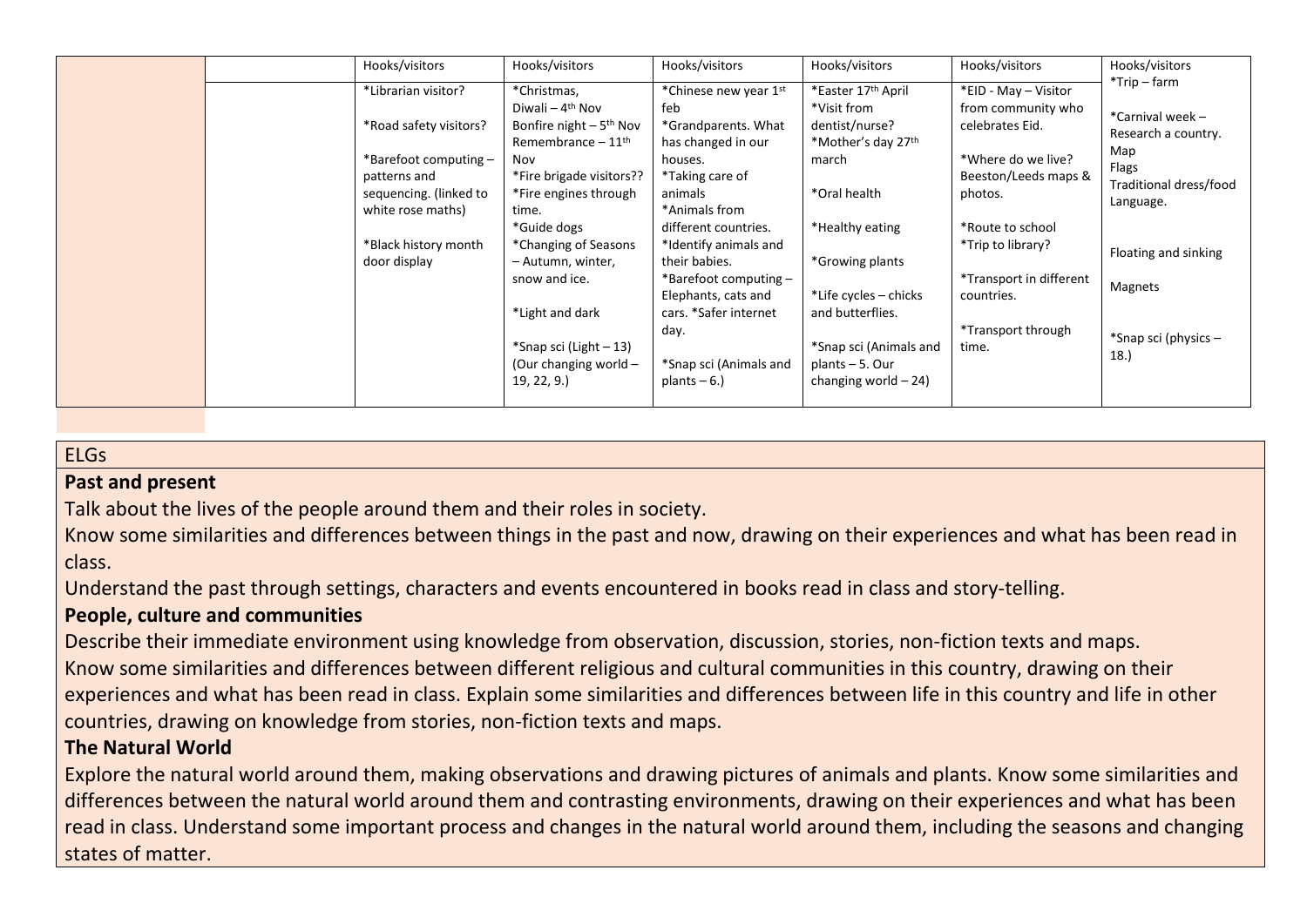Understanding the World Programme:

Understanding the world involves guiding children to make sense of their physical world and their community. The frequency and range of children's personal experiences increases their knowledge and sense of the world around them – from visiting parks, libraries and museums to meeting important members of society such as police officers, nurses and firefighters. In addition, listening to a broad selection of stories, non-fiction, rhymes and poems will foster their understanding of our culturally, socially, technologically and ecologically diverse world. As well as building important knowledge, this extends their familiarity with words that support understanding across domains. Enriching and widening children's vocabulary will support later reading comprehension.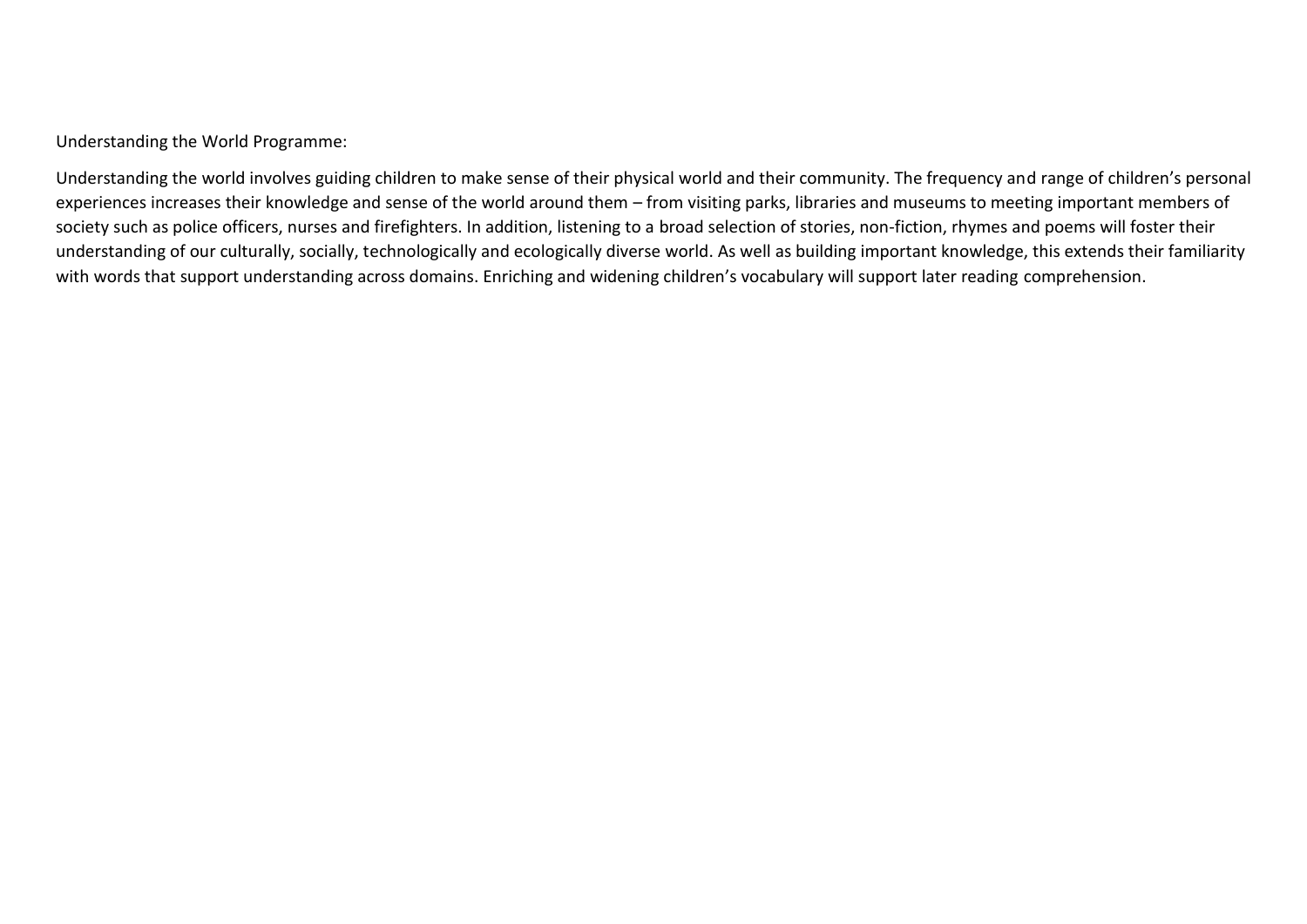| 第                                                                                               | Pre reception                                 | Autumn 1<br>7 weeks                                      | Autumn 2<br>7 weeks                                          | Spring 1<br>7 weeks                                                   | Spring 2<br>5 weeks                                       | Summer 1<br>6 weeks                                                  | Summer 2<br>7 weeks                                       |
|-------------------------------------------------------------------------------------------------|-----------------------------------------------|----------------------------------------------------------|--------------------------------------------------------------|-----------------------------------------------------------------------|-----------------------------------------------------------|----------------------------------------------------------------------|-----------------------------------------------------------|
| <b>Expressive Arts</b>                                                                          | Knowledge<br>and skills:                      | Knowledge<br>and skills:                                 | Knowledge<br>and skills:                                     | Knowledge<br>and skills:                                              | Knowledge<br>and skills:                                  | Knowledge<br>and skills:                                             | Knowledge<br>and skills:                                  |
| and Design<br>*In harmony Opera North,<br>weekly singing sessions.                              | Use drawing to<br>represent ideas and         | To use correct colours                                   | To be able to<br>represent what they                         | To be able to use<br>scissors with more                               | To select the correct<br>colour and brush and             | To learn how to weave<br>using paper                                 | To share creations and<br>explain the process             |
| *Daily singing/story time<br>*Helicopter stories and<br>acting on stage.                        | emotions.<br>Draw a face with a               | To understand that a<br>pattern can repeat.              | see.<br>To understand how                                    | accuracy and to tear &<br>rip                                         | make patterns.<br>To know how to mix                      | (over/under)<br>To be able to join two                               | they have used.<br>Return and build on                    |
| *Christmas concert.                                                                             | circle and include<br>details.                | To print with a sponge<br>and other objects.             | playdough can change<br>shape.                               | Share ideas, resources<br>and skills.                                 | secondary colours<br>green, orange, purple.               | pieces of fabric<br>together with a loop<br>stitch and stuff object. | previous learning,<br>refining ideas.                     |
| *Continuous provision -<br>Sand, water, playdough,<br>craft,<br>paint,<br>sewing,               | Explore colour                                |                                                          | To be able to form clay<br>and add texture                   | Develop storylines in<br>pretend play. Express<br>ideas and feelings  |                                                           | Create collaboratively,                                              |                                                           |
| weaving, clay & kiln.<br>Scissors, crayons, pencils,<br>felt tips, markers.<br>Craft resources. | Remember and sing<br>songs. Play              | Listen attentively and                                   | Make small worlds and<br>develop stories. Take               | through art.                                                          | Sing in a group                                           | sharing ideas,<br>resources and skills.                              |                                                           |
| *Discussion and review of<br>own and other's work.                                              | instruments to express<br>feelings and ideas. | respond to music.<br>Hooks/Activities:                   | part in pretend play.<br>Hooks/Activities:                   | Hooks/Activities:                                                     | matching pitch and<br>follow melody.<br>Hooks/Activities: | Hooks/Activities:                                                    | Engage in music<br>making and dance.<br>Hooks/Activities: |
| Vocabulary:                                                                                     |                                               | Drawing:                                                 | Fireworks in                                                 | Collage:                                                              | Paint.                                                    | Paper weaving                                                        | Carnival week                                             |
| Colour<br>Shape<br>Form                                                                         |                                               | Self portraits to be<br>displayed in frames.             | pastels/chalk.<br>Sketch book:                               | Use scissors accurately<br>to cut. Tear and rip to<br>make a collage. | Mix secondary colours                                     | Sewing - use a loop<br>stitch to join pieces of                      | <b>Animal Masks</b>                                       |
| <b>Texture</b><br>Pattern<br>Line                                                               |                                               | Sketch book:<br>Pencil drawing of                        | Observational drawing<br>of Poppy                            | Sketch book:                                                          | Sketch book:                                              | fabric together to<br>make a fish.                                   | Sketch book:<br>Art based on country                      |
| Tone<br>Sculpt<br>Weave                                                                         |                                               | themselves.                                              | 3D:<br>Wire poppies                                          | Collage                                                               | Stick in paintings<br>children have done                  | Sketch book:                                                         | we are studying for<br>carnival week.                     |
| Join<br>Fabric                                                                                  |                                               | Painting:<br>Printing repeating<br>patterns in provision | Playdough in provision.<br>Clay Xmas decoration              | Continuous provision<br>In harmony sessions                           | using colours they<br>have mixed.                         | Observational drawing<br>of Sunflower we have<br>grown.              | Continuous provision                                      |
| Stich<br>Primary<br>Secondary                                                                   |                                               | Continuous provision                                     | Xmas craft, cards,<br>calendars                              | Easter and Mother's                                                   | Continuous provision                                      | Continuous provision                                                 | In harmony sessions                                       |
| Mix/blend<br>Sketch<br>repeat                                                                   |                                               | In harmony sessions                                      | Xmas concert<br>Continuous provision<br>In harmony sessions. | day cards.                                                            | In harmony sessions                                       | In harmony sessions                                                  |                                                           |